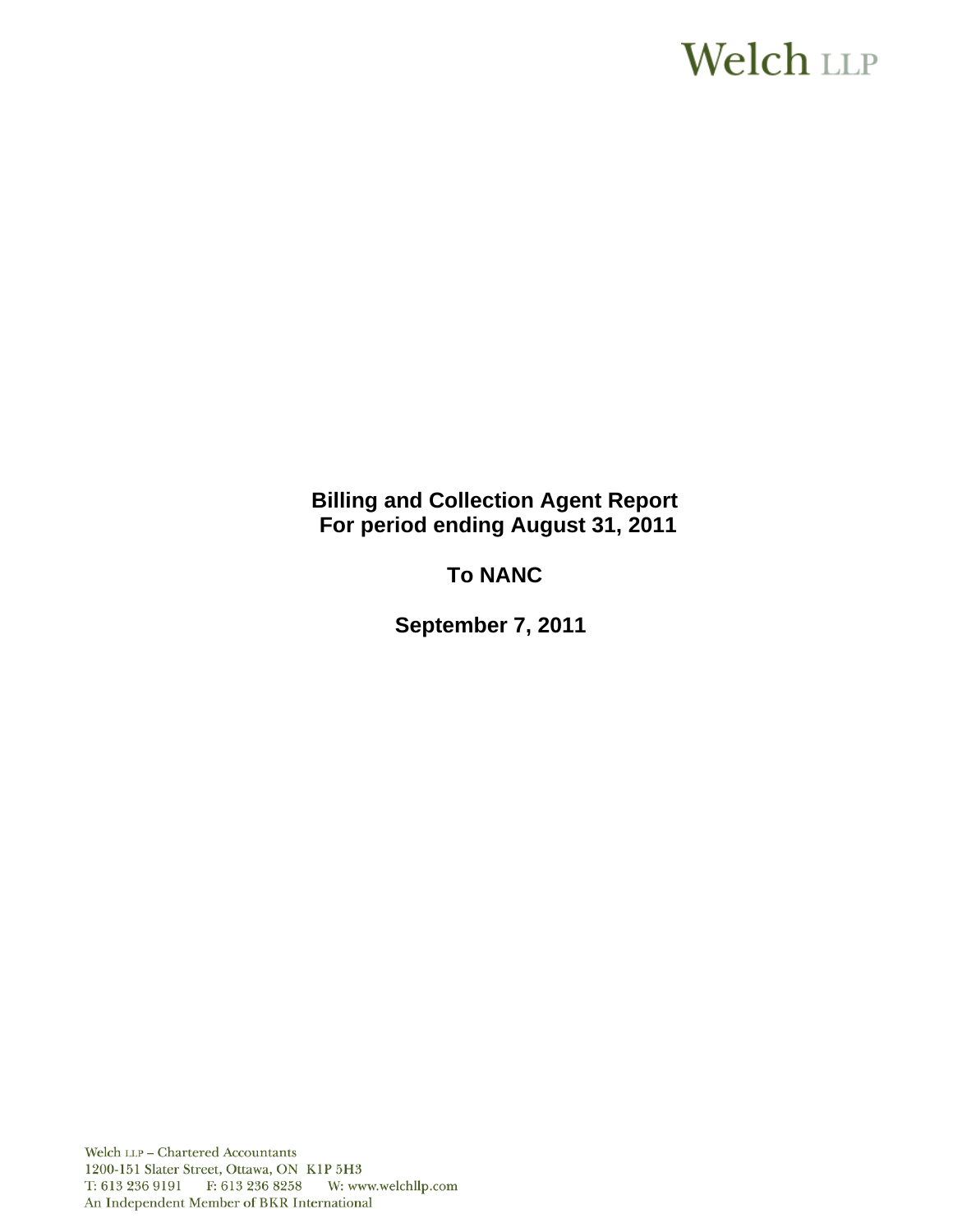# **NANPA FUND STATEMENT OF FINANCIAL POSITION August 31, 2011**

| <b>Assets</b>                                                                    |               |                 |
|----------------------------------------------------------------------------------|---------------|-----------------|
| Cash Balance in bank account                                                     |               | \$<br>3,162,765 |
| Receivable from US Carriers                                                      |               |                 |
|                                                                                  | 406,734       |                 |
| Receivable from Canada                                                           | 6,559         |                 |
| Receivable from Caribbean countries                                              | 4,264         |                 |
| Receivables forwarded to FCC for collection (Over 90 days)                       | 371,398       |                 |
| Allowance for uncollectible accounts                                             | (507,000)     | 281,955         |
| Prepaid maintenance contract                                                     |               | 29,112          |
| <b>Total assets</b>                                                              |               | 3,473,832       |
|                                                                                  |               |                 |
| Less: Accrued liabilities (see below for makeup)                                 |               | (414, 230)      |
|                                                                                  |               |                 |
| <b>Fund balance</b>                                                              |               | \$<br>3,059,602 |
|                                                                                  |               |                 |
| <b>Makeup of Accrued Liabilities</b> (see following page for additional details) |               |                 |
| <b>Welch LLP</b>                                                                 | 20,100        |                 |
| <b>NEUSTAR Pooling 1K Block</b>                                                  | 183,489       |                 |
| NEUSTAR Pooling - pANI administration                                            | 74,935        |                 |
| <b>NEUSTAR NANP Administration</b>                                               | 130,791       |                 |
|                                                                                  |               |                 |
|                                                                                  |               |                 |
| Data Collection Agent - USAC                                                     | 4,915         |                 |
|                                                                                  | \$<br>414,230 |                 |

**\*\*\*\*\*\*\*\*\*\*\*\*\*\*\*\*\*\*\*\*\*\*\*\*\*\*\*\*\*\*\*\*\*\*\*\*\*\*\*\*\*\*\*\*\*\*\*\*\*\*\*\*\*\*\*\*\*\*\*\*\*\*\*\*\*\*\*\*\*\*\*\*\*\*\*\*\***

There was one change order (#18) paid in August to NEUSTAR NANP Administration. The change order was for INC Issue 611: Augmenting the NRUF Verifications Procedures.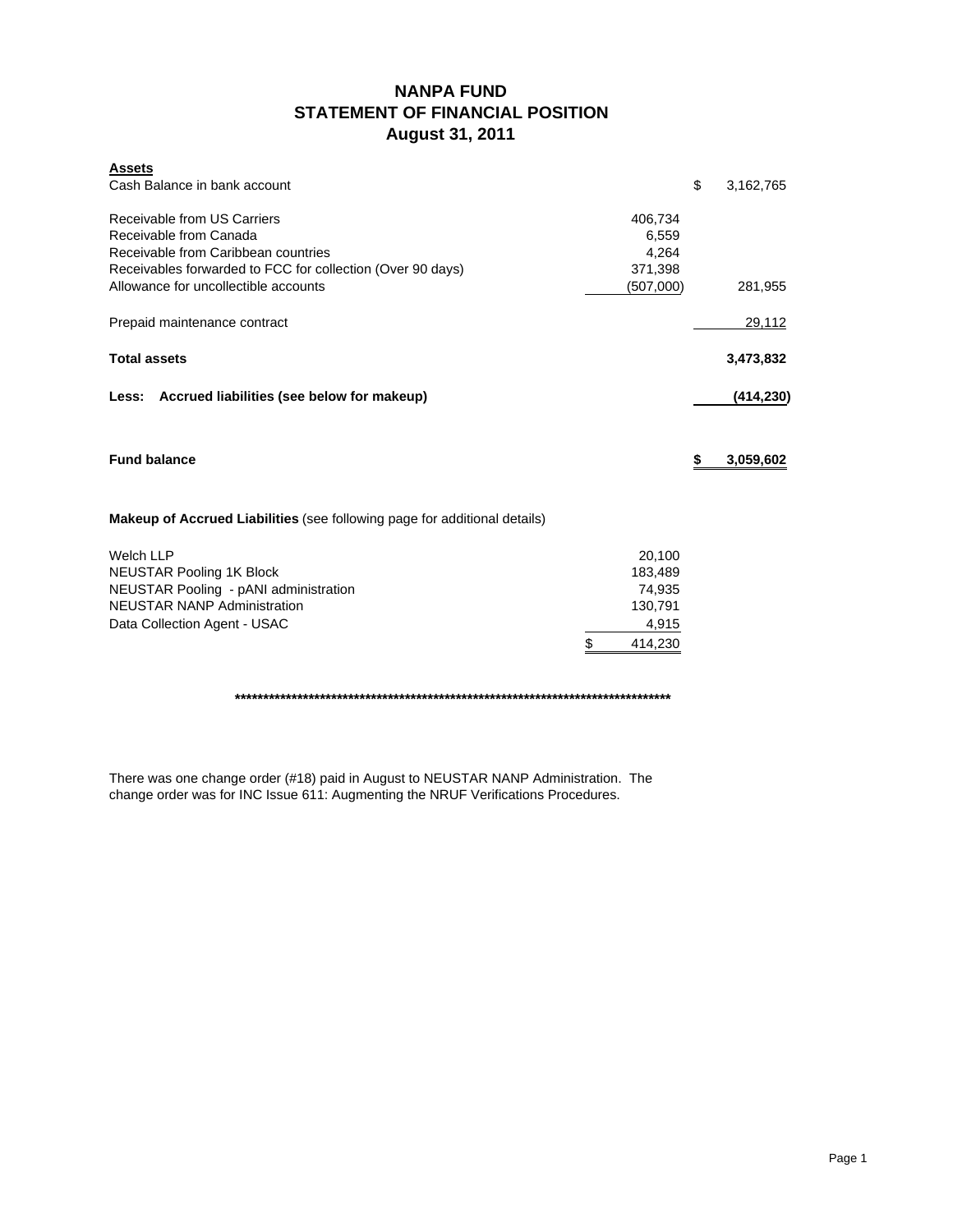#### **NANPA FUND FORECASTED STATEMENT OF CHANGES IN FUND BALANCEJULY 2011 TO JUNE 2012**

|                                                                     |            | <b>Actual</b>            |                          | <b>Budgeted</b>          |                        |                          |                        |                          |                      |                          |                      |                          |                    |                    | Variance between  |                                                   |
|---------------------------------------------------------------------|------------|--------------------------|--------------------------|--------------------------|------------------------|--------------------------|------------------------|--------------------------|----------------------|--------------------------|----------------------|--------------------------|--------------------|--------------------|-------------------|---------------------------------------------------|
|                                                                     |            | $Jul-11$                 | Aug-11                   | Sep-11                   | Oct-11                 | <b>Nov-11</b>            | Dec-11                 | $Jan-12$                 | Feb-12               | Mar-12                   | Apr-12               | $Mav-12$                 | <b>Jun-12</b>      | <b>Total</b>       | <b>Budget</b>     | forecasted results and<br>June 30/12<br>budget at |
| <u>Revenue</u>                                                      |            |                          |                          |                          |                        |                          |                        |                          |                      |                          |                      |                          |                    |                    |                   |                                                   |
| <b>International Contributions</b><br>Canada<br>Caribbean countries | (1)<br>(1) | 13,117<br>16,241         | 6,558                    | 6,558                    | 6,558                  | 6,558                    | 6,559                  | 6,559                    | 6,559                | 6,559                    | 6,559                | 6,559                    |                    | 78,703<br>16,241   | 78,703<br>16,241  |                                                   |
| <b>Total International Contributions</b>                            |            | 29,358                   | 6,558                    | 6,558                    | 6,558                  | 6,558                    | 6,559                  | 6,559                    | 6,559                | 6,559                    | 6,559                | 6,559                    |                    | 94,944             | 94,944            |                                                   |
| Domestic Contributions - US carriers                                | (1)        | 2,545,663                | 219,948                  | 218,081                  | 218,081                | 218,081                  | 218,081                | 218,081                  | 218,081              | 218,081                  | 218,081              | 218,081                  |                    | 4,728,340          | 4,620,882         | 107,458                                           |
| Late filing fees for Form 499A                                      | (2)        | 100                      | 5,800                    | $\sim$                   |                        |                          |                        |                          |                      |                          |                      |                          | 115,000            | 109,300            | 115,000           | 5,700                                             |
| Interest income                                                     | (3)        | 927                      | 804                      | 1,000                    | 1,000                  | 1,000                    | 1,000                  | 1,000                    | 1,000                | 1,000                    | 1,000                | 1,000                    | 1,000              | 11,731             | 12,000            | 269                                               |
| <b>Total revenue</b>                                                |            | 2,576,048                | 221,510                  | 225,639                  | 225,639                | 225,639                  | 225,640                | 225,640                  | 225,640              | 225,640                  | 225,640              | 225,640                  | 116,000            | 4,944,315          | 4,842,826         | 101,489                                           |
| <b>Expenses</b>                                                     |            |                          |                          |                          |                        |                          |                        |                          |                      |                          |                      |                          |                    |                    |                   |                                                   |
| <b>NANPA Administration</b>                                         | (4), (7)   | 131,142                  | 185,409                  | 131,000                  | 131,000                | 131,000                  | 131,000                | 131,000                  | 131,000              | 131,000                  | 131,000              | 131,000                  | 131,000            | 1,626,551          | 1,642,000         | 15,449)                                           |
| 1K Block Pooling Administration                                     | (4), (8)   | 185,365                  | 183,489                  | 181,614                  | 181,614                | 181,614                  | 181,614                | 181,614                  | 181,614              | 181,614                  | 181,614              | 181,615                  | 181,614            | 2,184,995          | 2,184,995         |                                                   |
| pANI                                                                | (9)        | 74,935                   | 74,935                   | 74,935                   | 74,935                 | 74,935                   | 74,935                 | 74,935                   | 74,935               | 74,935                   | 74,935               | 74,935                   | 74,935             | 899,220            | 747,472           | 151,748                                           |
| <b>Billing and Collection</b>                                       |            |                          |                          |                          |                        |                          |                        |                          |                      |                          |                      |                          |                    |                    |                   |                                                   |
| Welch LLP<br><b>Data Collection Agent</b>                           | (4)<br>(5) | 22,784<br>4,276          | 20,100<br>4,512          | 20,100<br>4,917          | 20,100<br>4,917        | 20,100<br>4,917          | 20,100<br>4,917        | 20,100<br>4,917          | 20,100<br>4,917      | 20,100<br>4,917          | 20,100<br>4,917      | 20,100<br>4,917          | 20,100<br>4,917    | 243,884<br>57,958  | 241,200<br>59,000 | 2,684<br>1,042                                    |
| <b>Annual Operations Audit</b>                                      | (6)        | $\overline{\phantom{a}}$ | $\sim$                   | 38,000                   | $\sim$                 | $\sim$                   | $\sim$                 | $\overline{\phantom{a}}$ | $\sim$               | $\sim$                   | $\sim$               |                          |                    | 38,000             | 38,000            |                                                   |
| <b>Bank Charges</b>                                                 | (10)       | 1,331                    | 4.347                    | 1.800                    | 1.800                  | 1,800                    | 1.800                  | 1.800                    | 1,800                | 1.800                    | 1.800                | 1.800                    | 1,800              | 23,678             | 21,600            | 2,078                                             |
| Carrier Audits                                                      | (11)       |                          | $\overline{\phantom{a}}$ | $\overline{\phantom{a}}$ |                        | $\overline{\phantom{a}}$ |                        | $\overline{\phantom{a}}$ | 300,000              | $\overline{\phantom{a}}$ |                      | $\overline{\phantom{a}}$ |                    | 300,000            | 300,000           |                                                   |
| Bad debt expense                                                    | (12)       |                          | 56,306.00                |                          |                        |                          |                        |                          |                      |                          |                      |                          |                    | 56,313             |                   | 56,313                                            |
| <b>Total expenses</b>                                               |            | 419,840                  | 529,098                  | 452,366                  | 414,366                | 414,366                  | 414,366                | 414,366                  | 714,366              | 414,366                  | 414,366              | 414,367                  | 414,366            | 5,430,599          | 5,234,267         | 196,332                                           |
| Net revenue (expenses)                                              |            | 2,156,208                | 307,588) (               | 226,727)                 | 188,727)               | 188,727) (               | 188,726)               | 188,726) (               | 488,726)             | 188,726) (               | 188,726)             | 188,727) (               | 298,366)           | 486,284)           | $391,441$ ) (     | 94,843)                                           |
| Opening fund balance                                                |            | 1,210,982                | 3,367,190                | 3,059,602                | 2,832,875              | 2,644,148                | 2,455,421              | 2,266,695                | 2,077,969            | 1,589,243                | 1,400,517            | 1,211,791                | 1,023,064          | 1,210,982          | 1,141,441         | 69,541                                            |
| <b>Closing fund balance</b>                                         |            | 3,367,190                | 3,059,602                | 2,832,875                | 2,644,148              | 2,455,421                | 2,266,695              | 2,077,969                | 1,589,243            | 1,400,517                | 1,211,791            | 1,023,064                | 724,698            | 724,698            | 750,000           | 25,302                                            |
| Fund balance makeup:                                                |            |                          |                          |                          |                        |                          |                        |                          |                      |                          |                      |                          |                    |                    |                   |                                                   |
| Contingency                                                         |            | 750,000                  | 750,000                  | 750,000                  | 750,000                | 750,000                  | 750,000                | 750,000                  | 750,000              | 750,000                  | 750,000              | 750,000                  | 750,000            | 750,000            | 750,000           |                                                   |
| Surplus                                                             |            | 2,617,190<br>3,367,190   | 2,309,602<br>3,059,602   | 2,082,875<br>2,832,875   | 1,894,148<br>2,644,148 | 1,705,421<br>2,455,421   | 1,516,695<br>2,266,695 | 1,327,969<br>2,077,969   | 839,243<br>1,589,243 | 650,517<br>1,400,517     | 461.791<br>1,211,791 | 273,064<br>1,023,064     | 25,302)<br>724,698 | 25,302)<br>724,698 | 750,000           |                                                   |
|                                                                     |            |                          |                          |                          |                        |                          |                        |                          |                      |                          |                      |                          |                    |                    |                   |                                                   |

#### **(10)** Bank fees are an expense to the Fund.

#### **Assumptions: Reconciliation of forecast at June 30, 2012 to budget**

| (1) The US carrier contributions for the period from July 2011 to June 2012 and the International contributions are based upon actual billings.                                                                                                                                                                                                                                                                       | Budgeted fund balance at June 30/12 - contingency                                       | 750,000    |
|-----------------------------------------------------------------------------------------------------------------------------------------------------------------------------------------------------------------------------------------------------------------------------------------------------------------------------------------------------------------------------------------------------------------------|-----------------------------------------------------------------------------------------|------------|
| (2) These fees represent the \$100 late filing fee charged to those companies that do not file the Form 499A by the due date.                                                                                                                                                                                                                                                                                         | Increase in fund balance between budget period (February 2011) and June 2011            | 69,541     |
| (3) Interest income projections are estimates                                                                                                                                                                                                                                                                                                                                                                         | Additional billings over estimate from budget                                           | 107,458    |
| (4) The expense for 1K Block Pooling is based on the contract in force.<br>The cost of NANPA Administration is based on contract in force until January 8, 2012.                                                                                                                                                                                                                                                      | Late filing fees (reversal) for Form 499A                                               | (5,700)    |
| The cost of B&C Agent is based on the interim contract with Welch LLP in force until January 31, 2012.                                                                                                                                                                                                                                                                                                                | Over estimate of interest earned to date compared to budget                             | (269)      |
| (5) The expense for the Data Collection Agent is based on estimate of costs by USAC for the 2010 calendar year.                                                                                                                                                                                                                                                                                                       | NANP Admin - difference between budget and actual contract due to variable travel costs | (14, 358)  |
| (6) The cost for the annual operations audit performed by Ernst & Young is \$38,000.                                                                                                                                                                                                                                                                                                                                  | NANP Admin - change orders issued                                                       | 29,807     |
| (7) No commentary                                                                                                                                                                                                                                                                                                                                                                                                     | Additional billings from B & C Agent due to renewal of contract                         | (2,684)    |
| (8) No commentary                                                                                                                                                                                                                                                                                                                                                                                                     | Data Collection fees - Adiustment to actual from budget                                 | 1,042      |
| (9) There was a change order approved for permanent pANI approve on June 17, 2011 for \$1,040,905.42. This will be billed on a prorated basis over the remaining term of the 1K Block Pooling contract.<br>The opening surplus has \$167,858 which was earmarked for pANI payments in March to June 2011 which was not paid during that period. This funds for this was carried over into the current funding period. |                                                                                         |            |
|                                                                                                                                                                                                                                                                                                                                                                                                                       | Bad debts not budgeted for                                                              | (56, 313)  |
| (10) Bank fees are an expense to the Fund.                                                                                                                                                                                                                                                                                                                                                                            | Pooling change orders                                                                   |            |
| (11) The budget allowed \$300,000 for carrier audits.                                                                                                                                                                                                                                                                                                                                                                 | Carrier audits that will not be performed                                               |            |
| (12) The allowance covers all accounts considered potentially uncollectible at August 31, 2011. This will be covered by the contingency allowance.                                                                                                                                                                                                                                                                    | Permanent pANi that was expected to be paid during March - June 2011. See note 9.       | (151, 748) |
|                                                                                                                                                                                                                                                                                                                                                                                                                       | Bank fees to be covered by Fund under new B&C Agent interim contract                    | (2,078)    |
|                                                                                                                                                                                                                                                                                                                                                                                                                       | Forecasted fund balance at June 30/12                                                   | 724,698    |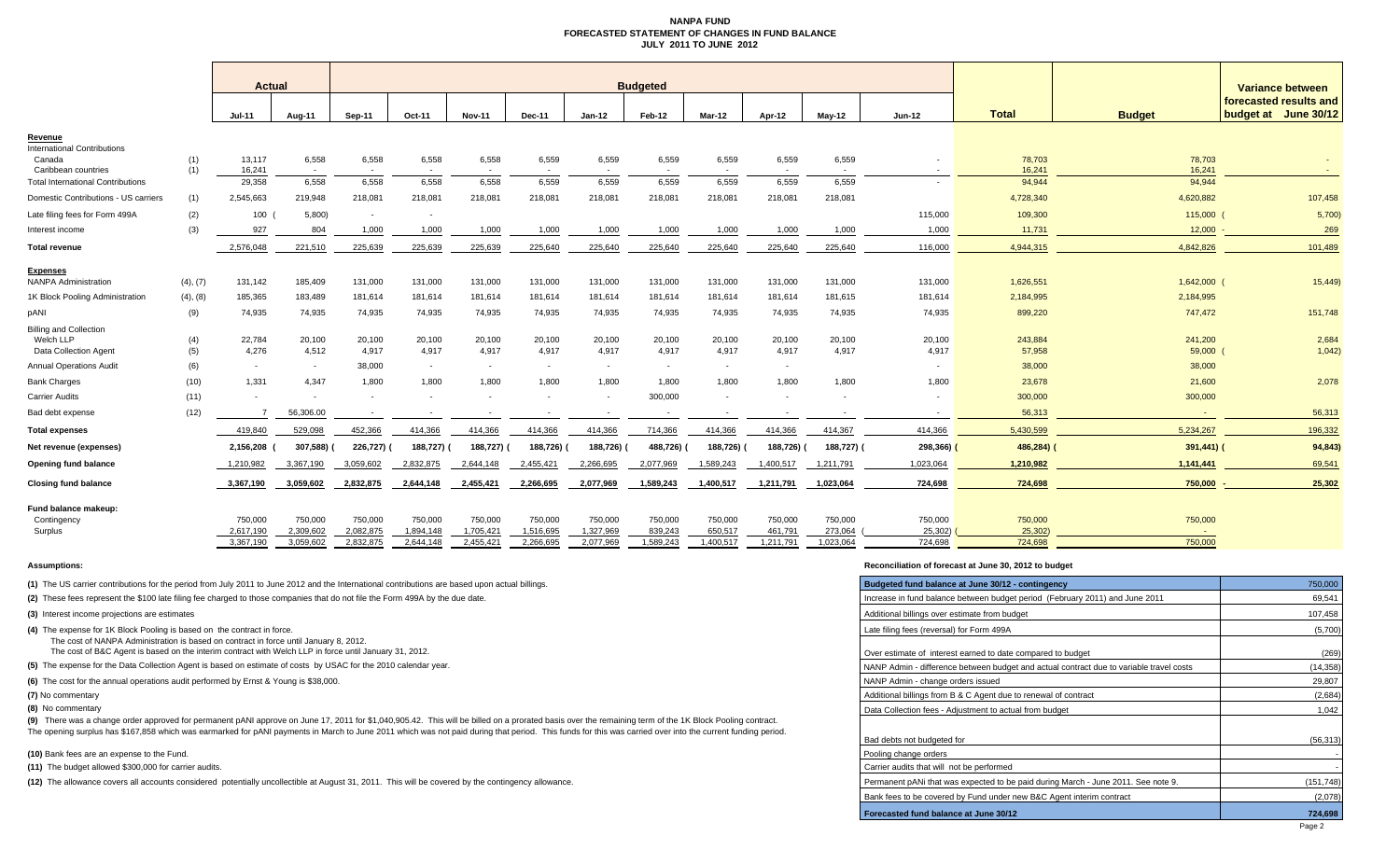#### **NANPA FUND CURRENT AND FORECASTED LIABILITIES**

|                                                |                                                              |                  |               | Current |         |         |               |         |         |               |               |
|------------------------------------------------|--------------------------------------------------------------|------------------|---------------|---------|---------|---------|---------------|---------|---------|---------------|---------------|
|                                                |                                                              |                  |               | Aug-11  | Sep-11  | Oct-11  | <b>Nov-11</b> | Dec-11  | Jan-12  | <b>Feb-12</b> | <b>Mar-12</b> |
| <b>NEUSTAR - NANPA Administration contract</b> |                                                              |                  |               | 130,791 | 131,000 | 131,000 | 131,000       | 131,000 | 131,000 | 131,000       | 131,000       |
| - Payment authorized by the FCC in August      |                                                              |                  |               |         |         |         |               |         |         |               |               |
|                                                | <b>July 2011</b>                                             | 131,142          |               |         |         |         |               |         |         |               |               |
|                                                | Change Order #18<br>Amendment #1 - Maintenance contracts     | 29,807<br>52,782 |               |         |         |         |               |         |         |               |               |
|                                                |                                                              |                  |               |         |         |         |               |         |         |               |               |
|                                                | - Authorization by the FCC has not been received for payment |                  |               |         |         |         |               |         |         |               |               |
|                                                | August 2011                                                  |                  | \$<br>130,791 |         |         |         |               |         |         |               |               |
|                                                |                                                              |                  | \$<br>130,791 |         |         |         |               |         |         |               |               |
|                                                |                                                              |                  |               |         |         |         |               |         |         |               |               |
| <b>NEUSTAR - Block Pooling contract</b>        |                                                              |                  |               | 183,489 | 181,614 | 181,614 | 181,614       | 181,614 | 181,614 | 181,614       | 181,614       |
| - Payment authorized by the FCC in August      |                                                              |                  |               |         |         |         |               |         |         |               |               |
|                                                | <b>July 2011</b>                                             | \$<br>185,365    |               |         |         |         |               |         |         |               |               |
|                                                | - Authorization by the FCC has not been received for payment |                  |               |         |         |         |               |         |         |               |               |
|                                                | August 2011                                                  |                  | \$<br>183,489 |         |         |         |               |         |         |               |               |
|                                                |                                                              |                  | $\sim$        |         |         |         |               |         |         |               |               |
|                                                |                                                              |                  | \$<br>183,489 |         |         |         |               |         |         |               |               |
| Welch LLP - Billing & Collection Agent         |                                                              |                  |               | 20,100  | 20,100  | 20,100  | 20,100        | 20,100  | 20,100  | 20,100        | 20,100        |
| - Payment authorized by the FCC in August      |                                                              |                  |               |         |         |         |               |         |         |               |               |
|                                                | <b>July 2011</b>                                             | 22,784           |               |         |         |         |               |         |         |               |               |
|                                                |                                                              |                  |               |         |         |         |               |         |         |               |               |
|                                                | - Authorization by the FCC has not been received for payment |                  |               |         |         |         |               |         |         |               |               |
|                                                | August 2011                                                  |                  | \$<br>20,100  |         |         |         |               |         |         |               |               |
|                                                |                                                              |                  | \$<br>20,100  |         |         |         |               |         |         |               |               |
|                                                |                                                              |                  |               |         |         |         |               |         |         |               |               |
| <b>USAC - Data Collection Agent</b>            |                                                              |                  |               | 4,915   | 4,917   | 4,917   | 4,917         | 4,917   | 4,917   | 4,917         | 4,917         |
| - Payment authorized by the FCC in August      |                                                              |                  |               |         |         |         |               |         |         |               |               |
|                                                | <b>July 2011</b>                                             | 4,512            |               |         |         |         |               |         |         |               |               |
|                                                |                                                              |                  |               |         |         |         |               |         |         |               |               |
|                                                | - Authorization by the FCC has not been received for payment |                  |               |         |         |         |               |         |         |               |               |
|                                                | August 2011 (estimate)                                       |                  | 4,915         |         |         |         |               |         |         |               |               |
|                                                |                                                              |                  |               |         |         |         |               |         |         |               |               |
|                                                |                                                              |                  | \$<br>4,915   |         |         |         |               |         |         |               |               |
| <b>Carrier audits</b>                          |                                                              |                  |               |         |         |         |               |         |         |               |               |
|                                                |                                                              |                  |               |         |         |         |               |         |         | 300,000       |               |
|                                                |                                                              |                  |               |         |         |         |               |         |         |               |               |
| Ernst & Young LLP- Annual operations audit     |                                                              |                  |               |         | 38,000  |         |               |         |         |               |               |
|                                                |                                                              |                  |               |         |         |         |               |         |         |               |               |
| <b>NEUSTAR - pANI administration</b>           |                                                              |                  |               | 74,935  | 74,935  | 74,935  | 74,935        | 74,935  | 74,935  | 74,935        | 74,935        |
| - Payment authorized by the FCC in August      |                                                              |                  |               |         |         |         |               |         |         |               |               |
|                                                | <b>July 2011</b>                                             | 74,935           |               |         |         |         |               |         |         |               |               |
|                                                |                                                              |                  |               |         |         |         |               |         |         |               |               |
|                                                | - Authorization by the FCC has not been received for payment |                  |               |         |         |         |               |         |         |               |               |
|                                                | August 2011                                                  |                  | \$<br>74,935  |         |         |         |               |         |         |               |               |
|                                                |                                                              |                  |               |         |         |         |               |         |         |               |               |
|                                                |                                                              |                  |               |         |         |         |               |         |         |               |               |
| <b>Bank Fees</b>                               |                                                              |                  |               |         |         |         |               |         |         |               |               |
|                                                |                                                              |                  |               |         | 1,800   | 1,800   | 1,800         | 1,800   | 1,800   | 1,800         | 1,800         |
|                                                |                                                              |                  |               |         |         |         |               |         |         |               |               |
|                                                |                                                              |                  |               |         |         |         |               |         |         |               |               |
| Total                                          |                                                              |                  |               | 414,230 | 452,366 | 414,366 | 414,366       | 414,366 | 414,366 | 714,366       | 414,366       |